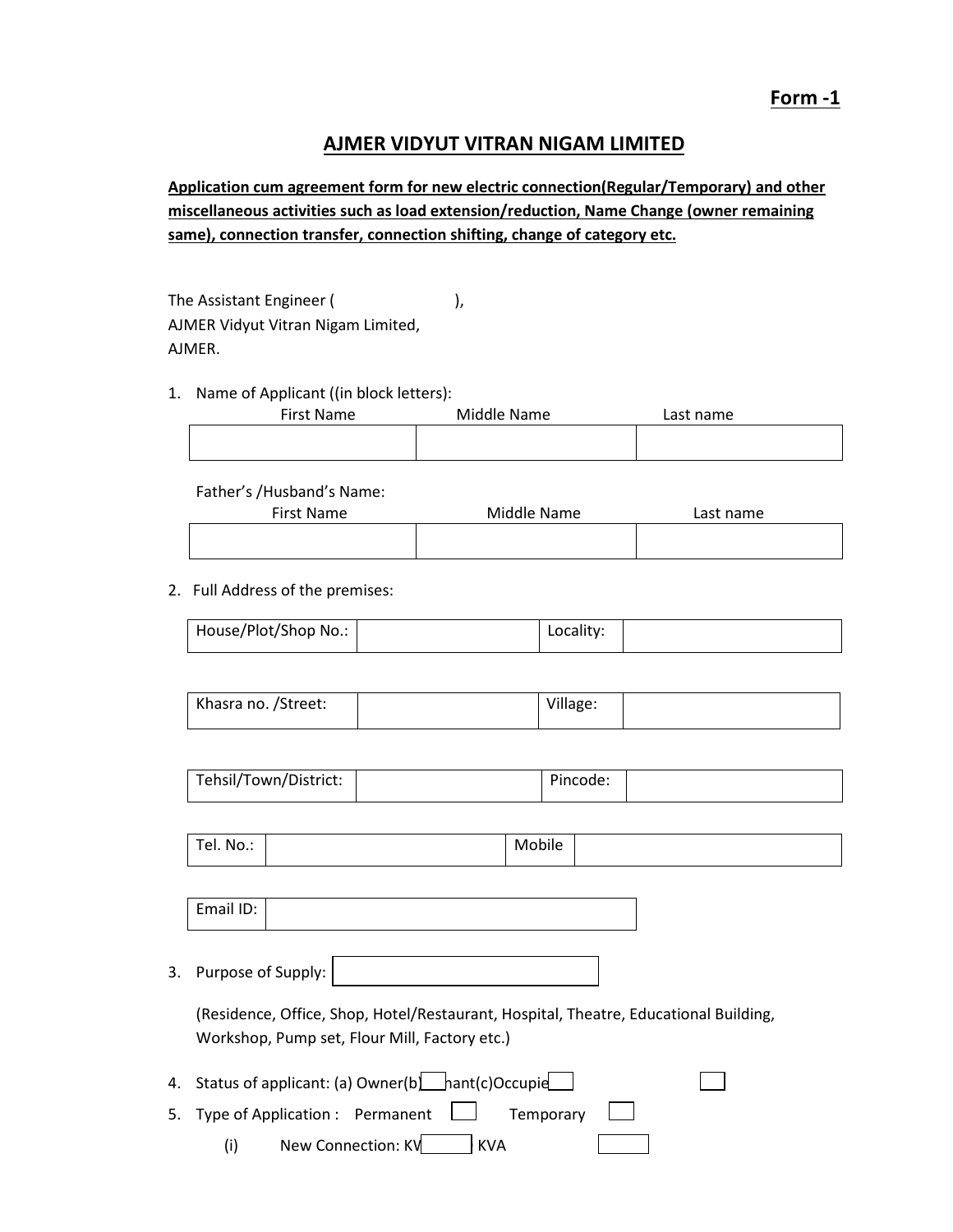### (ii) Load Extension/Reduction

| A/C No. |  | K. No. |  |
|---------|--|--------|--|
|---------|--|--------|--|

|                       | Existing |    | <b>New</b> |
|-----------------------|----------|----|------------|
| Connected load (kW)   |          | То |            |
| Contract Demand (kVA) |          | То |            |

# (iii) Shifting of connection

| Account No. | K. No. |  |
|-------------|--------|--|
| From        | То     |  |
|             |        |  |

### (iv) Change of Name

| Account No. | K. No. |  |
|-------------|--------|--|
| From        | То     |  |

# (v) Change of Category

| Account No. | K. No. |  |
|-------------|--------|--|
| From        | То     |  |

## (vi) Transfer of connection

| Account No. | K. No. |  |
|-------------|--------|--|
| From        | 10     |  |
|             |        |  |

6. Details of my/our property, If person(s) do not posses any such land/ property, a 'Nil' may be mentioned against that.

| <b>Residence / Building</b> |  |                      |  |
|-----------------------------|--|----------------------|--|
| Constructed area (sq. mtrs) |  | Land area (sq. mtrs) |  |
| Village                     |  | <b>District</b>      |  |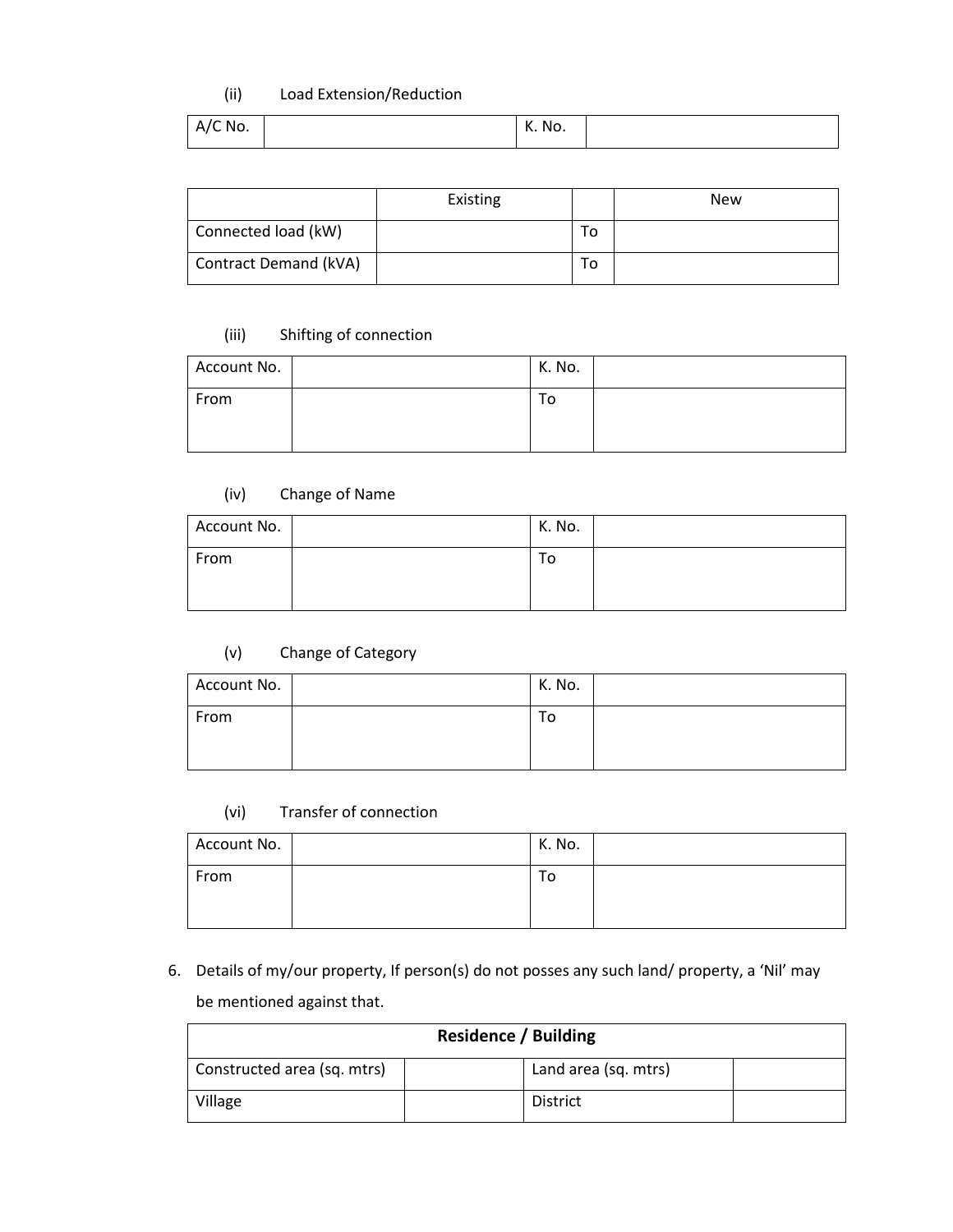| <b>Agricultural Land / Shop</b> |  |            |  |
|---------------------------------|--|------------|--|
| Situated at                     |  | Khasra No. |  |
|                                 |  |            |  |

| <b>Factory building &amp; machinery</b> |                 |  |  |
|-----------------------------------------|-----------------|--|--|
| Situated at                             | <b>District</b> |  |  |
|                                         |                 |  |  |

#### 7. Documents required - As per Checklist attached with the application.

| S.No.          | Description of Load           | Nos. | Wattage/HP of each   | Total Wattage/<br>НP |  |  |
|----------------|-------------------------------|------|----------------------|----------------------|--|--|
| А.             | <b>Light &amp; Power Load</b> |      |                      |                      |  |  |
| 1.             | CFL/LED                       |      | 7/15 W               |                      |  |  |
| $\overline{2}$ | Bulb/Fan                      |      | 60 Watts             | Watts                |  |  |
| 3.             | <b>Tube Light</b>             |      | 40 Watts             | Watts                |  |  |
| 4.             | Light Plug (5 Amp.)           |      | 60 Watts             | Watts                |  |  |
| 5.             | Television - Colour           |      | 100 Watts            | Watts                |  |  |
|                | - B & W                       |      | 60 Watts             | Watts                |  |  |
| 6.             | Power Plugs (15 Amps.)        |      | 500 Watts            | Watts                |  |  |
| 7.             | Fridge                        |      | 250 Watts            | Watts                |  |  |
| 8.             | Desert Cooler                 |      | 250 Watts            | Watts                |  |  |
| 9.             | Geyser                        |      | 1500 Watts           | Watts                |  |  |
| 10.            | Air-Conditioner 1/1.5 Ton     |      | 1500/2200 Watts      | Watts                |  |  |
| 11.            | Any other Appliance           |      | Rated capacity or as |                      |  |  |
|                |                               |      | per testing          |                      |  |  |
| Total          |                               |      |                      |                      |  |  |
|                |                               |      |                      |                      |  |  |
|                |                               |      |                      |                      |  |  |
|                |                               |      |                      |                      |  |  |

8. Details of Installation:

**Note:** 

- (a) If any equipment is connected with plug point, equipment's load or plug point rating, whichever is higher shall be taken. In such case, load of plug point shall not be counted separately.
- (b) The higher rating of only one equipment shall be considered if both geyser and air conditioner are installed.
	- (c) Load of fire protection equipments shall not be considered for assessing the connected load.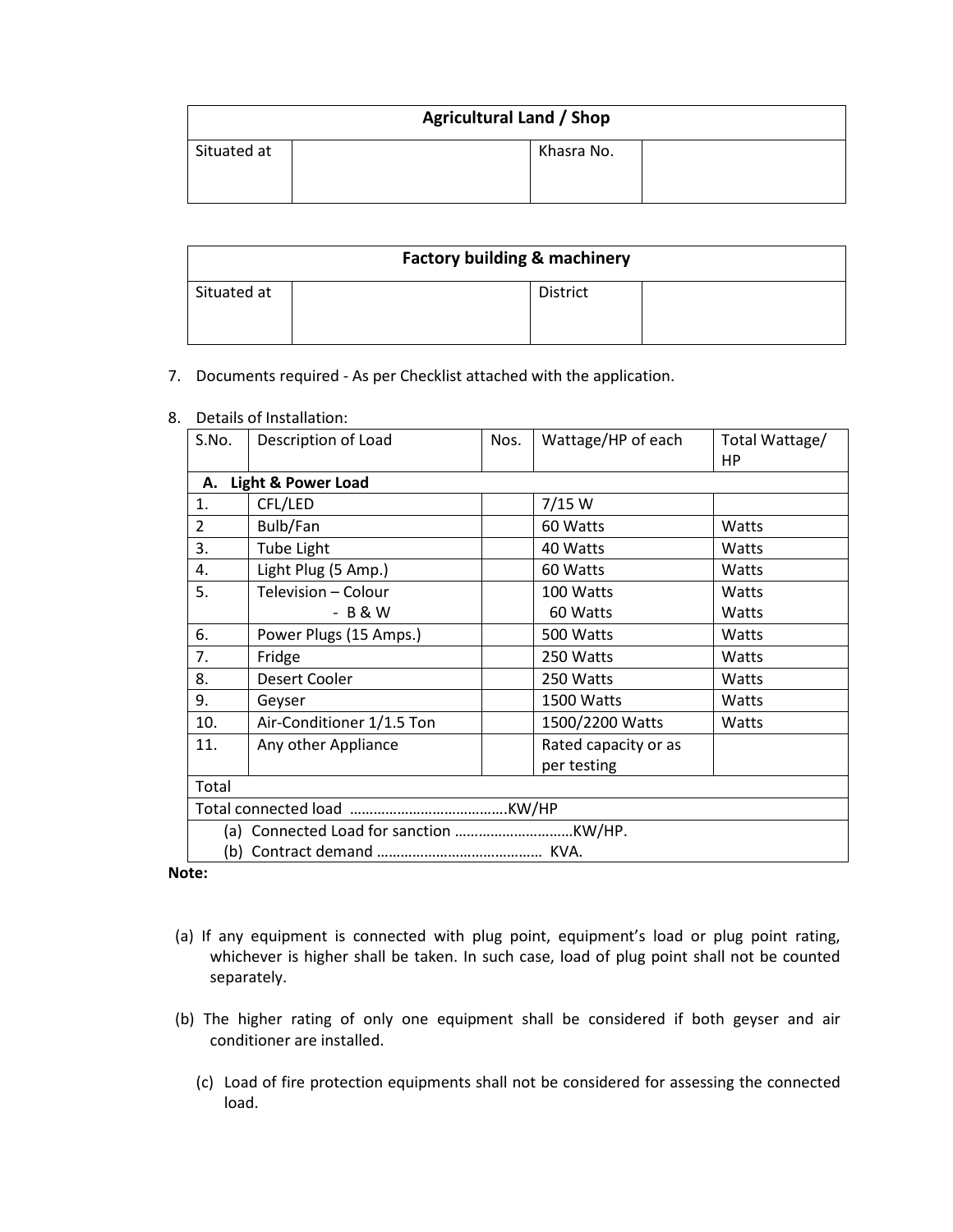- 9. (i) I/We hereby agree to deposit with the application, the charges as prescribed in TCOS.
	- (ii) I/We further require the Nigam to supply me/us necessary meters for measuring the quantity of electrical energy supplied and meter box. I/We shall be solely responsible for any loss or damage to the Nigam's Meters and other apparatus installed at my/or premises. (Strikeout in case applicant wants to provide his own meter).
	- (iii)I/We also undertake to take from the Nigam, the supply of electrical energy for my/our bonafide use for a period not less than one year from the date of commencement of supply (in case of temporary supply, for a period ……………………..) and I/We hereby further agree to pay for the said supply at the tariff in force from time to time & also to pay all such other charges as become due by me/us from time to time in accordance with the provisions contained in Nigam's Terms & Conditions for Supply of Electricity -2004 or any other Rules & Regulations.
	- iv) I/We agree and shall have no objection at any time to the rights of the Nigam to supply electricity to any other applicant from the service line or apparatus installed on my/our premises.
	- v) I/We agree not to use electrical energy during the restricted hours intimated by the Nigam.
	- vi) In the event of this connection being given, this application shall be treated as an agreement for the connect ion with effect from the date the connection is given till such time as it is either replaced by fresh agreement or it is terminated as per the provisions of Terms & Conditions for Supply of Electricity-2004.
- 10. The applicant shall submit self certification of the installation/ permission of electrical Inspector as per provisions.
- 11. For large industrial category, the applicant shall execute an agreement with the Nigam separately in **Form-II**, as and when asked to do so.

 This agreement shall be read and construed as subject in respect to all the provisions of Terms and Conditions for supply of Electricity-2004 and Tariff for supply of Electricity as enforced from time to time, which shall constitute a part of this agreement. The relevant provisions of the Electricity Act, 2003 and the rules and regulations made there under or any subsequent amendments or modifications thereof, shall be the governing provisions.

- I/We understand that submission of any wrong information in this application, shall make the agreement itself liable for cancellation and connection if released, shall also be disconnected forth with on this ground alone.
- **Note**: (i) Strike out the clause/portions not applicable. (ii ) Every Page of Application form should be signed by the applicant.

 Signature of Applicant/Consumer Address\_\_\_\_\_\_\_\_\_\_\_\_\_\_\_\_\_\_\_\_\_\_\_\_\_

 $\overline{\phantom{a}}$  ,  $\overline{\phantom{a}}$  ,  $\overline{\phantom{a}}$  ,  $\overline{\phantom{a}}$  ,  $\overline{\phantom{a}}$  ,  $\overline{\phantom{a}}$  ,  $\overline{\phantom{a}}$  ,  $\overline{\phantom{a}}$  ,  $\overline{\phantom{a}}$  ,  $\overline{\phantom{a}}$  ,  $\overline{\phantom{a}}$  ,  $\overline{\phantom{a}}$  ,  $\overline{\phantom{a}}$  ,  $\overline{\phantom{a}}$  ,  $\overline{\phantom{a}}$  ,  $\overline{\phantom{a}}$  $\frac{1}{\sqrt{2}}$  ,  $\frac{1}{\sqrt{2}}$  ,  $\frac{1}{\sqrt{2}}$  ,  $\frac{1}{\sqrt{2}}$  ,  $\frac{1}{\sqrt{2}}$  ,  $\frac{1}{\sqrt{2}}$  ,  $\frac{1}{\sqrt{2}}$  ,  $\frac{1}{\sqrt{2}}$  ,  $\frac{1}{\sqrt{2}}$  ,  $\frac{1}{\sqrt{2}}$  ,  $\frac{1}{\sqrt{2}}$  ,  $\frac{1}{\sqrt{2}}$  ,  $\frac{1}{\sqrt{2}}$  ,  $\frac{1}{\sqrt{2}}$  ,  $\frac{1}{\sqrt{2}}$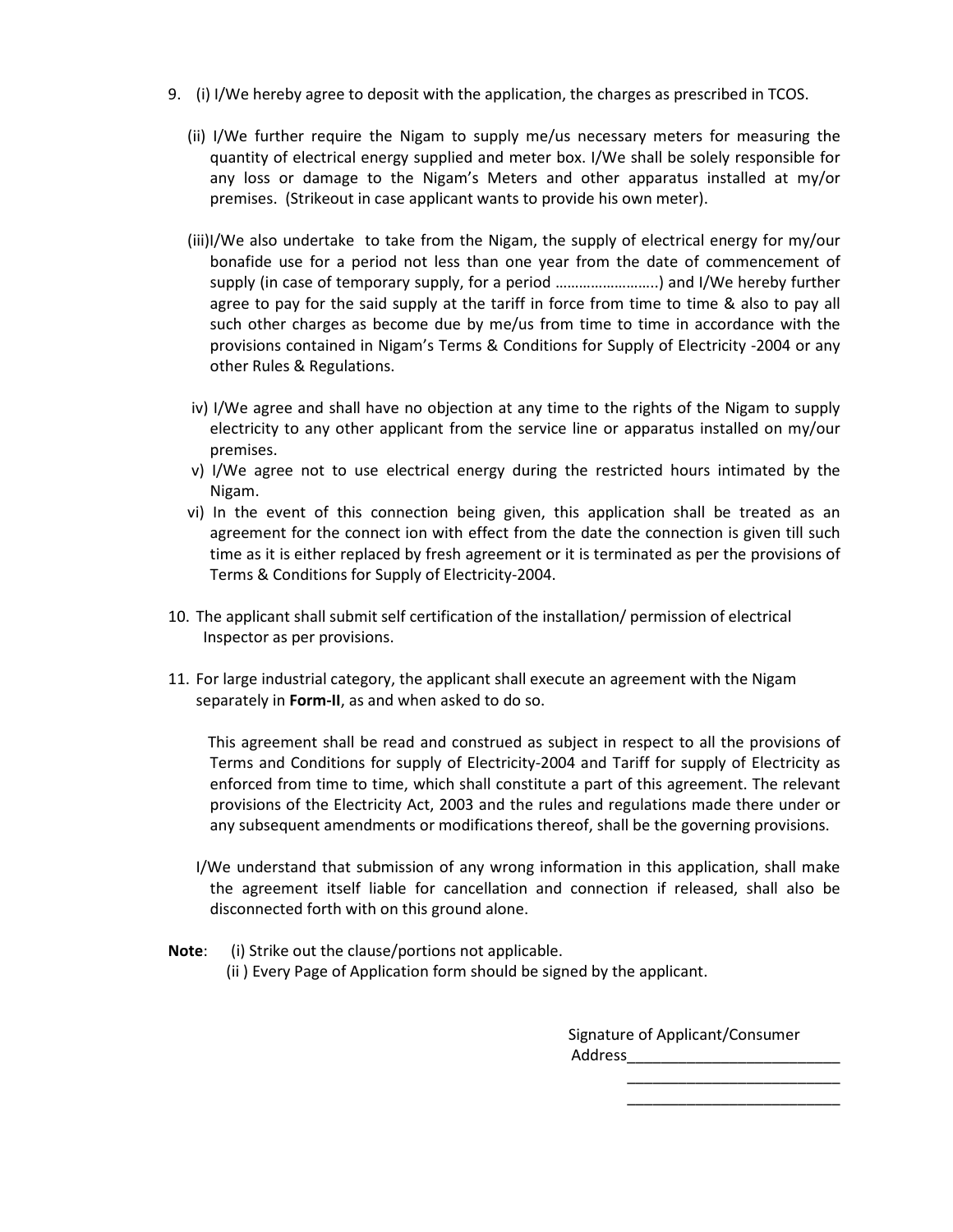Signature and Address of witness (alongwith K.No.)\_\_\_\_\_\_\_\_\_\_\_\_\_\_\_\_\_\_\_\_\_\_\_\_\_\_\_\_\_

> \_\_\_\_\_\_\_\_\_\_\_\_\_\_\_\_\_\_\_\_\_\_\_\_\_ \_\_\_\_\_\_\_\_\_\_\_\_\_\_\_\_\_\_\_\_\_\_\_\_\_

Dated:\_\_\_\_\_\_\_\_\_\_\_\_\_\_\_\_\_\_\_\_\_

Enclosure Check list

#### **FOR OFFICE USE ONLY**

Accepted on behalf of the AJMER Vidyut Vitran Nigam Limited

| Date<br><u> 1989 - Andrea Andrew Maria (b. 1989)</u> | (Signature) |  |  |  |
|------------------------------------------------------|-------------|--|--|--|
|                                                      |             |  |  |  |
| <b>ACKNOWLEDGEMENT</b>                               |             |  |  |  |
|                                                      |             |  |  |  |
|                                                      |             |  |  |  |

Signature & Designation of the person receiving application